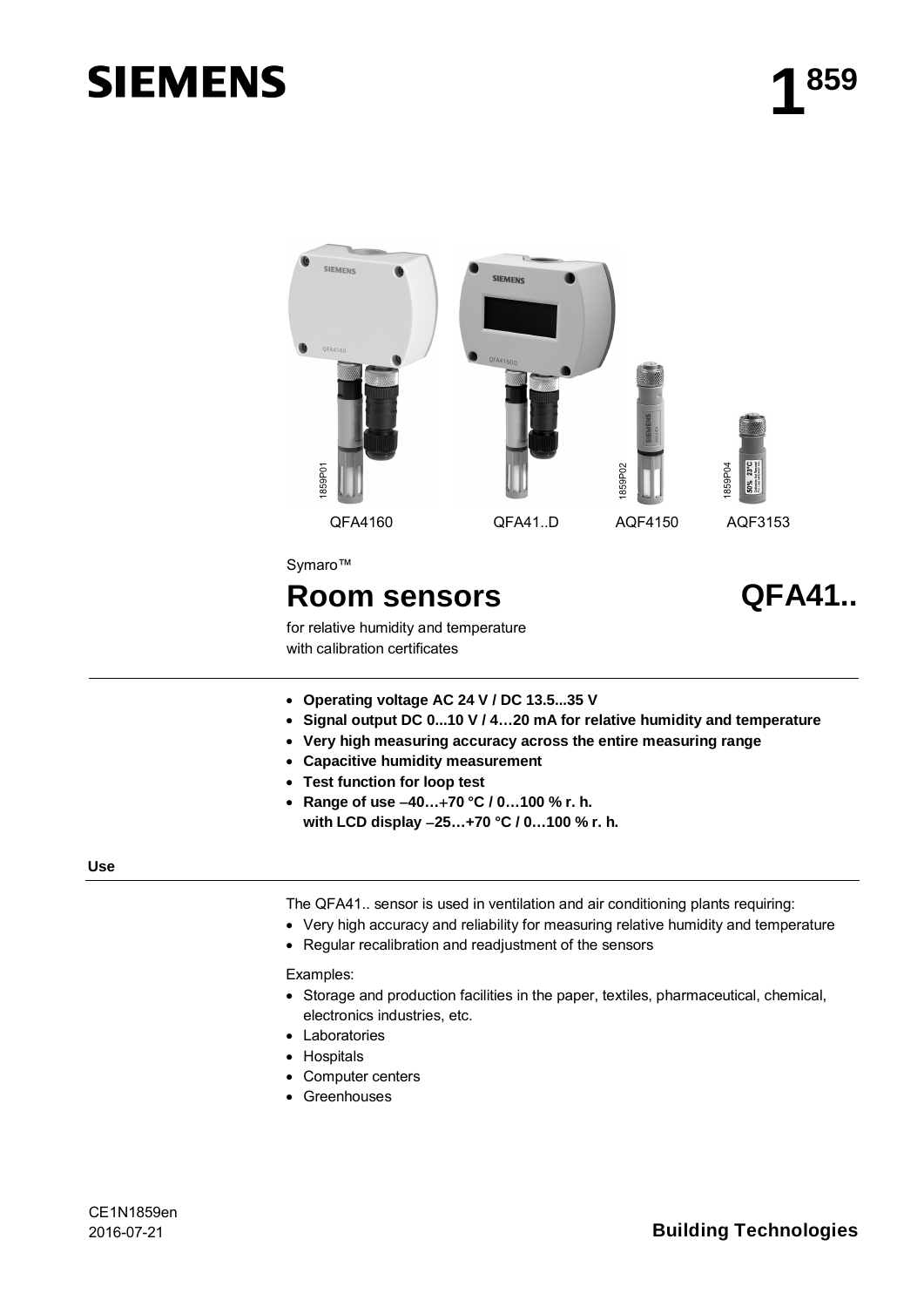## **Type summary**

| Type<br>reference | Temperature<br>measuring range          | Temperature<br>signal output | Humidity<br>measuring range | Humidity<br>signal output | Operating<br>voltage      | Measured<br>value display |
|-------------------|-----------------------------------------|------------------------------|-----------------------------|---------------------------|---------------------------|---------------------------|
| QFA4160           | 0…50 °C / −40…+70 °C /<br>$-35+35$ °C   | active, DC 010 V             | $0100\%$                    | active, DC 010 V          | $AC24 Vor$<br>DC 13.535 V | No.                       |
| <b>QFA4160D</b>   | $050 °C$ / $-40+70 °C$ /<br>$-35+35$ °C | active, DC 010 V             | $0100\%$                    | active. DC $010$ V        | $AC24 Vor$<br>DC 13.535 V | Yes                       |
| <b>QFA4171</b>    | l 050 °C / –40+70 °C /<br>$-35+35$ °C   | active, 420 mA               | $0100\%$                    | active, 420 mA            | DC 13.535 V               | No                        |
| <b>QFA4171D</b>   | $050 °C$ / $-40+70 °C$ /<br>$-35+35$ °C | active, 420 mA               | $0100\%$                    | active, 420 mA            | DC 13,535 V               | Yes                       |

## **Ordering and delivery**

When ordering, please give name and type reference, e.g.: Room sensor **QFA4160** Place a separate order for the service set AQF3153 listed under accessories. The circular connector with its screwed plug is delivered uninstalled.

#### **Equipment combinations**

All systems and devices capable of acquiring and handling the sensor's DC 0...10 V or 4...20 mA output signal.

When using the sensors for minimum or maximum selection, for averaging, or to calculate enthalpy, enthalpy difference, absolute humidity, and dew point, we recommend to use the SEZ220 signal converter (see Data Sheet N5146).

#### **Technical design**

The sensor acquires the relative humidity in the room via its capacitive sensing element whose capacitance varies as a function of the relative humidity of the ambient air. An electronic circuit converts the sensor's signal to a continuous DC 0...10 V or 4…20 mA signal, corresponding to a relative humidity of 0...100 %. **Relative humidity**

The sensor acquires the temperature in the room via its sensing element whose electrical resistance changes as a function of the temperature. This variation is converted to an active DC 0…10 V or 4…20 mA output signal, depending on the type of sensor. The output signal corresponds to a selectable temperature range of 0… 50 °C, –35…+35  $^{\circ}$ C, or  $-40...+70$   $^{\circ}$ C. **Temperature**

**Burden diagram**

*Output signal, terminaI I1 / I2*

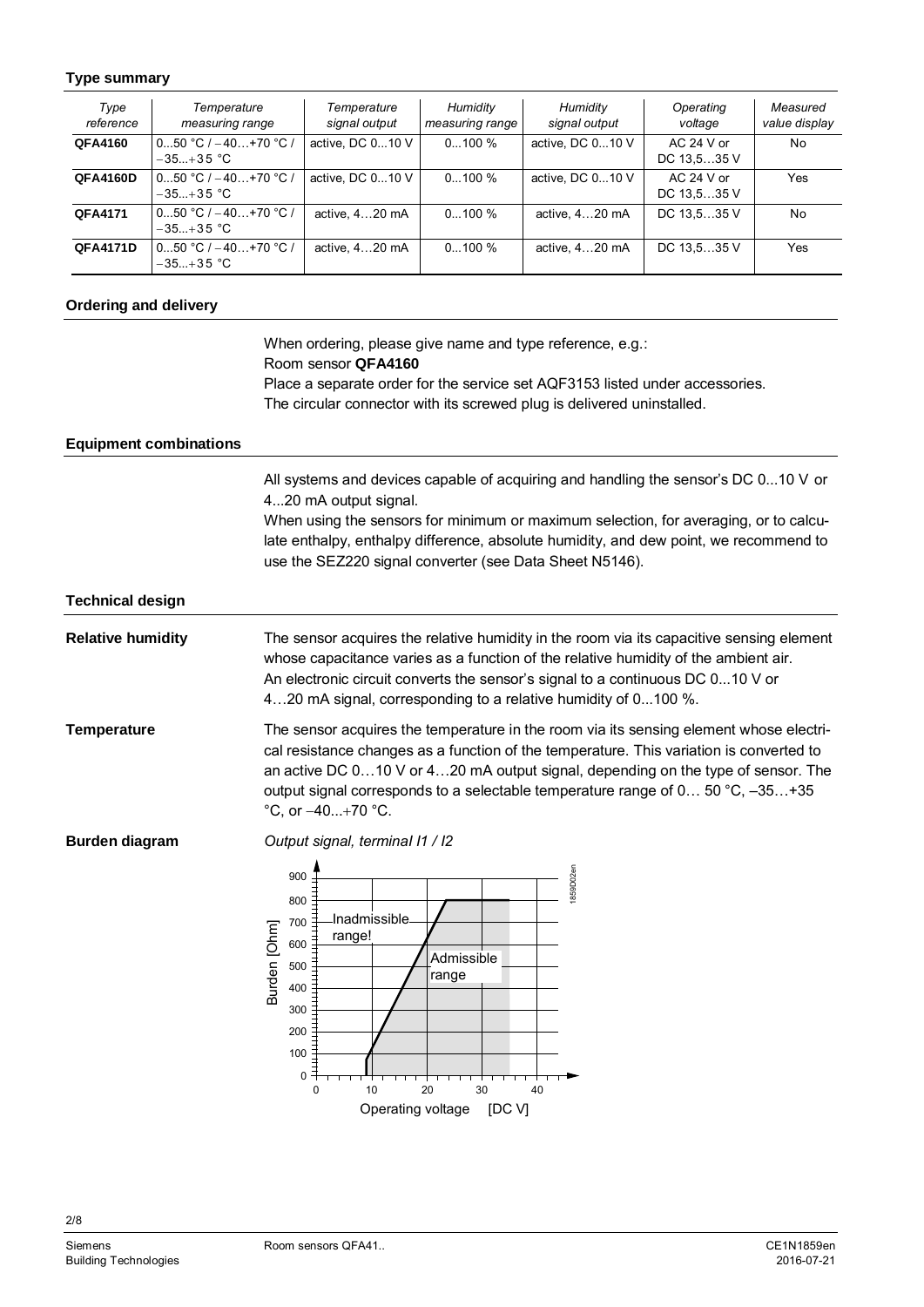The room sensor consists of a housing, a printed circuit board, connection terminals, a measuring tip and a circular connector. The two-part housing comprises a base and a screwed removable cover.

A rubber seal is installed between base and cover in order to satisfy the requirements of IP 65 degree of protection.

The measuring circuit and the setting element are accommodated on the printed circuit board inside the cover, the connection terminals on the base.Housing and measuring tip are screwed together. The measuring tip features a degree of protection of IP40. The sensing elements are located at the end of the measuring tip, protected by a screw-on filter cap.

Cable entry is made via the circular connector, which consists of coupling piece with M16 thread and connector with screwed plug. The coupling piece is secured to the housing and internally wired.

The sensor is designed for wall mounting.

The types **QFA4160D** and **QFA4171D** provide the measured values on its LCD display. The following measured values are displayed alternately in intervals of 5 s: [Measured](http://dict.leo.org/ende?lp=ende&p=eek2E.&search=measured) [value](http://dict.leo.org/ende?lp=ende&p=eek2E.&search=value) [display](http://dict.leo.org/ende?lp=ende&p=eek2E.&search=display)

> Temperature: in °C or °F Humidity: in % r. h.





The setting elements are located inside the cover. A setting element consists of 6 pins and a jumper. It is used for selecting the required temperature measuring range and for activating the test function. Types with LCD display have a second setting element with 4 pins and a jumper.

The different jumper positions have the following meaning:

- x *For the active temperature measuring range:*
- Jumper in the left position  $(R1) = -35...+35$  °C, Jumper in the middle position  $(R2) = 0...50$  °C (factory setting) Jumper in the right position  $(R3) = -40...+70$  °C x *For activating the test function:* Jumper in the horizontal position: The values available at the signal output are those given in the table "Test function active".
- x *For the [measured](http://dict.leo.org/ende?lp=ende&p=eek2E.&search=measured) [value](http://dict.leo.org/ende?lp=ende&p=eek2E.&search=value) [display](http://dict.leo.org/ende?lp=ende&p=eek2E.&search=display) (QFA41..D)* - Jumper vertical in the right position  $=$   $^{\circ}C$  (factory setting) - Jumper vertical in the left position  $=$   $\degree$ F
- Should the temperature sensor become faulty a voltage of  $0 \vee (4 \text{ mA})$  will be applied at signal output U2 (I2) after 60 seconds, and the humidity signal at signal output U1 (I1) will reach 10 V (20 mA).
- Should the humidity sensor become faulty a voltage of 10 V (20 mA) will be applied at signal output U1 (I1) after 60 seconds, and the temperature signal will remain active.

Setting elements

**Malfunction**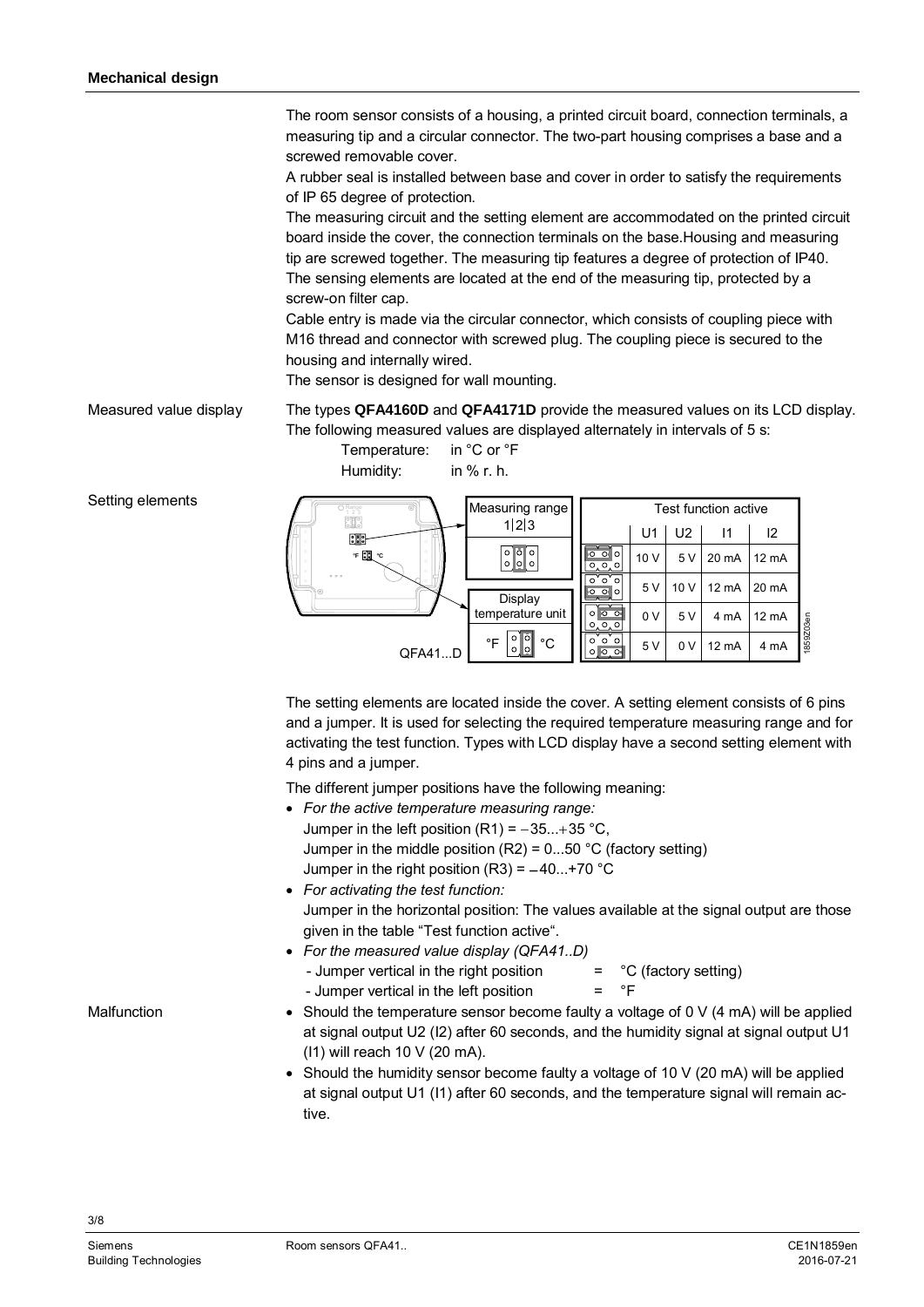| Calibration certificates | The sensor and its exchangeable AQF4150 measuring tip are numbered, registered<br>and calibrated prior to delivery. The associated calibration certificates are supplied with<br>the sensor.                                                                                                                                                                                                                                                                                                                                                          |
|--------------------------|-------------------------------------------------------------------------------------------------------------------------------------------------------------------------------------------------------------------------------------------------------------------------------------------------------------------------------------------------------------------------------------------------------------------------------------------------------------------------------------------------------------------------------------------------------|
| Service set<br>AQF3153   | The service set comprises three measuring tips without sensor element. Each tip sig-<br>nals a predefined temperature and humidity value to the basic unit:<br>85 % r. h., 40 °C<br>$\bullet$<br>• $50\%$ r. h., 23 °C<br>20 % r. h., 5 °C<br>$\bullet$<br>The fixed values are available at the signal outputs. The measuring tips can be ex-<br>changed in operation.<br>The service set allows for easy and quick loop test performance as recommended by<br>Vertical Market Pharma and offered by their calibration service in various countries. |

## **Accessories**

| Name                                   | Type reference |
|----------------------------------------|----------------|
| Measuring tip certified (exchangeable) | AQF4150        |
| Service set (for loop test)            | AQF3153        |
| Filter cap (for replacement)           | AQF3101        |
| 3 m cable for remote measurement       | AQY2010        |

# **Engineering notes**

|                                      | A transformer for safety extra low-voltage (SELV) with separate windings for 100 %<br>duty is required to power the sensor. All safety regulations valid at the location of the<br>plant must be complied with when sizing and protecting the transformer.<br>When sizing the transformer, the sensor's power consumption must be taken into con-<br>sideration.<br>For the electrical connection of the sensor, refer to the Data Sheets of the devices with<br>which the sensor is used.<br>The maximum permissible cable lengths must be considered. |
|--------------------------------------|---------------------------------------------------------------------------------------------------------------------------------------------------------------------------------------------------------------------------------------------------------------------------------------------------------------------------------------------------------------------------------------------------------------------------------------------------------------------------------------------------------------------------------------------------------|
| Cable routing<br>and cable selection | It must be considered for routing of cables that electrical interference is the greater, the<br>longer the cables run side by side and the smaller the distance between them. Use<br>shielded cables in environments having EMC problems.<br>Twisted pairs of cables are required for the secondary supply lines and the signal lines.                                                                                                                                                                                                                  |
| Note to QFA4171(D)                   | Terminals $G1(+)$ and $11(-)$ for the humidity output must always be connected to power,<br>even if only terminals $G2(+)$ and $12(-)$ of the temperature output are used!                                                                                                                                                                                                                                                                                                                                                                              |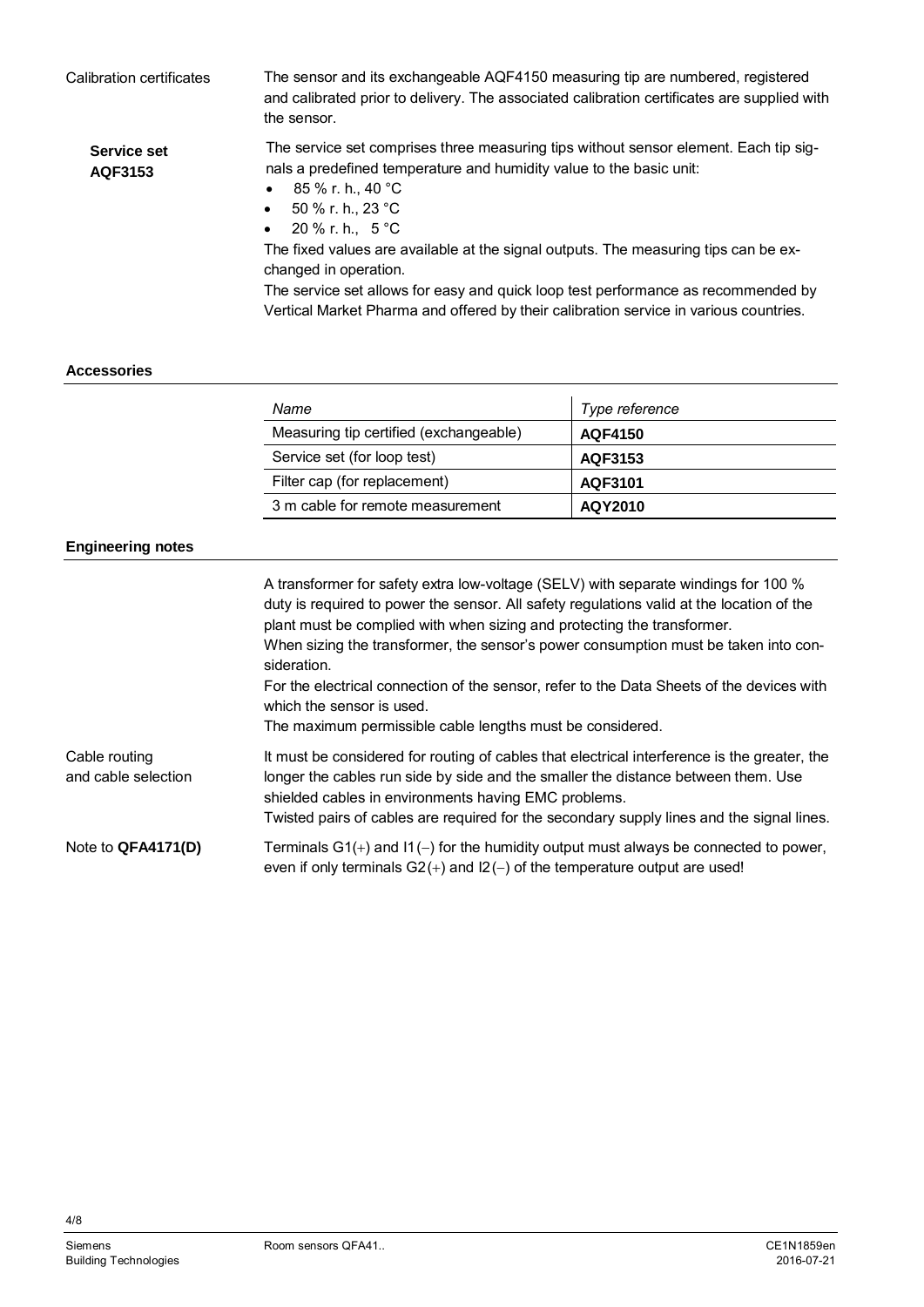# **Mounting notes**

| Mounting location          | Inside wall (not on outside wall!) of the room to be air conditioned; not in recesses, be-<br>hind curtains, above or close to heat sources or shelves, not on walls behind which a<br>chimney is located.<br>The sensor must not be exposed to spot lights or direct solar radiation.<br>Install the sensor in the occupied space about 1.5 m above the floor and at least 50 cm<br>from the next wall.                                                                         |  |  |
|----------------------------|----------------------------------------------------------------------------------------------------------------------------------------------------------------------------------------------------------------------------------------------------------------------------------------------------------------------------------------------------------------------------------------------------------------------------------------------------------------------------------|--|--|
| Caution!                   | The seal between base and cover must not be removed, or else degree of protection<br>IP 65 will be no longer ensured.<br>The sensing elements inside the measuring tip are sensitive to shock and impact.<br>$\bullet$<br>Avoid any such impact on mounting.                                                                                                                                                                                                                     |  |  |
| Mounting position          | The QFA4160 must not be mounted with the measuring tip pointing upward.                                                                                                                                                                                                                                                                                                                                                                                                          |  |  |
| Mounting Instructions      | Mounting Instructions are printed on the inner side of the package.                                                                                                                                                                                                                                                                                                                                                                                                              |  |  |
| <b>Commissioning notes</b> |                                                                                                                                                                                                                                                                                                                                                                                                                                                                                  |  |  |
|                            | Prior to switching on power, check wiring.<br>On the sensor, select the required temperature measuring range.<br>Wiring and the output signals can be checked by making use of the test function (refer<br>to "Mechanical design").<br>We recommend not to use voltmeters or ohmmeters directly at the sensing element. In<br>the case of the simulated passive output signals, measurements with commercially<br>available meters cannot be made (measuring current too small). |  |  |
| <b>Disposal</b>            |                                                                                                                                                                                                                                                                                                                                                                                                                                                                                  |  |  |
|                            | The devices are considered electronics devices for disposal in term of European Di-<br>rective 2012/19/EU and may not be disposed of as domestic waste.                                                                                                                                                                                                                                                                                                                          |  |  |
|                            | Dispose of the device via the channels provided for this purpose.<br>Comply with all local and currently applicable laws and regulations.                                                                                                                                                                                                                                                                                                                                        |  |  |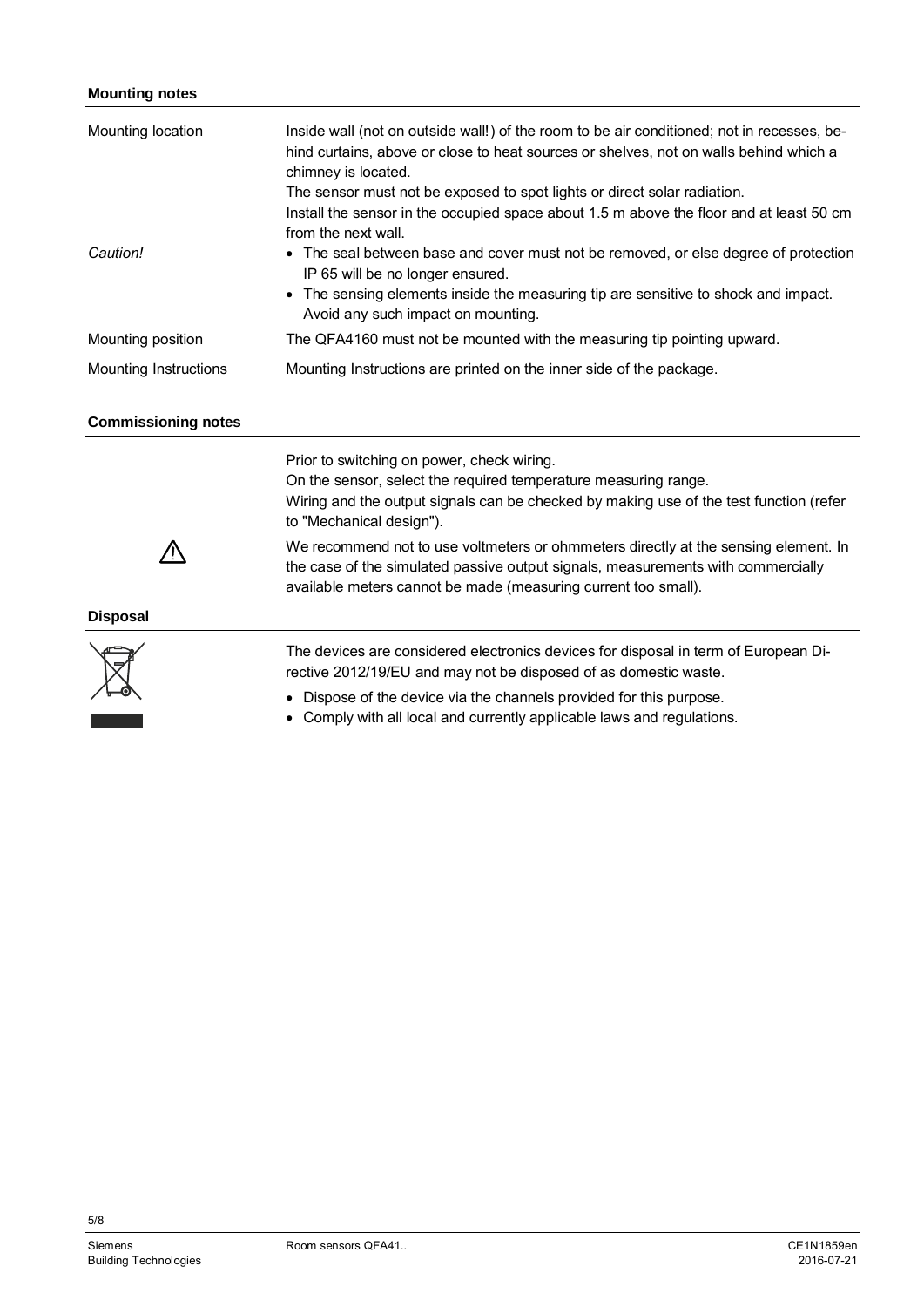# **Technical data**

Power

| Power supply                              | Operating voltage                                                                                                                                     | AC 24 V $\pm$ 20 % or DC13,535 V (SELV)                                                                                    |  |
|-------------------------------------------|-------------------------------------------------------------------------------------------------------------------------------------------------------|----------------------------------------------------------------------------------------------------------------------------|--|
|                                           |                                                                                                                                                       | or                                                                                                                         |  |
|                                           |                                                                                                                                                       | AC/DC 24 V class 2 (US)                                                                                                    |  |
|                                           | Frequency                                                                                                                                             | 50/60 Hz at AC 24 V                                                                                                        |  |
|                                           | External supply line protection                                                                                                                       | Fuse slow max. 10 A                                                                                                        |  |
|                                           |                                                                                                                                                       | or<br>Circuit breaker max. 13 A<br>Characteristic B, C, D according to<br>EN 60898<br>or                                   |  |
|                                           |                                                                                                                                                       | Power source with current limitation of max.                                                                               |  |
|                                           |                                                                                                                                                       | 10 A                                                                                                                       |  |
|                                           | Power consumption                                                                                                                                     | ≤1 VA                                                                                                                      |  |
| Cable lengths for the measuring<br>signal | Max. perm. cable lengths                                                                                                                              | refer to Data Sheet of the device handling the<br>signal                                                                   |  |
| Functional data                           | Measuring range                                                                                                                                       | 0100 % r. h.                                                                                                               |  |
| "Humidity sensor"                         | Measuring accuracy at 23 °C and AC/DC 24 V in                                                                                                         |                                                                                                                            |  |
|                                           | $0100 \%$ r.h.                                                                                                                                        | $\pm 2$ % r. h.                                                                                                            |  |
|                                           | Temperature dependency                                                                                                                                | ≤0.05 % r.h./°C                                                                                                            |  |
|                                           | Time constant                                                                                                                                         | $< 20$ s                                                                                                                   |  |
|                                           | Output signal, linear (terminal U1)                                                                                                                   | DC 010 V $\hat{=}$ 0100 % r.h., max. 1 mA                                                                                  |  |
|                                           | Output signal, linear (terminal I1)                                                                                                                   | 420 mA $\hat{=}$ 0100 % r. h.                                                                                              |  |
|                                           | <b>Burden</b>                                                                                                                                         | refer to "Function"                                                                                                        |  |
| Functional data<br>"Temperature sensor"   | Measuring range                                                                                                                                       | $050$ °C (R2 = factory setting),<br>$-35+35$ °C (R1), $-40+70$ °C (R3)                                                     |  |
|                                           | Sensing element                                                                                                                                       | Pt 1000                                                                                                                    |  |
|                                           | Measuring accuracy at AC/DC 24 V in<br>23 °C                                                                                                          | $\pm$ 0.3 K                                                                                                                |  |
|                                           | 1535 °C                                                                                                                                               | $\pm 0.6$ K                                                                                                                |  |
|                                           | $-35+70$ °C                                                                                                                                           | $\pm 0.8$ K                                                                                                                |  |
|                                           | Time constant                                                                                                                                         | 8.5 min. (according to airflow and<br>wall coupling)                                                                       |  |
|                                           | Output signal, linear (terminal U2)                                                                                                                   | DC $010$ V $\hat{=}$ 050/-35+35/-40+70 °C<br>1 mA max.                                                                     |  |
|                                           | Output signal, linear (terminal I2)<br><b>Burden</b>                                                                                                  | 420 mA $\widehat{=}$ 050/-35+35/-40+70 °C<br>refer to "Function"                                                           |  |
| Degree of protection                      | Protection class                                                                                                                                      | III according to EN 60730-1                                                                                                |  |
|                                           | Protection degree of housing                                                                                                                          | IP65 according to EN 60529,<br>measuring tip IP40                                                                          |  |
| Electrical connections                    | Connector with screwed plug<br>Screw terminals for<br>Cable entry                                                                                     | Lumberg RSC 4/9<br>$0.75$ mm <sup>2</sup> max.<br>48 mm dia.                                                               |  |
| Environmental<br>conditions               | Operation<br><b>Climatic conditions</b><br>Temperature (housing with electronics)<br>LCD-display readable<br>Humidity<br><b>Mechanical conditions</b> | Class 4K2 to IEC 60721-3-4<br>$-40+70 °C$<br>$-25+70$ °C<br>0100 % r. h. (with condensation)<br>Class 3M2 to IEC 60721-3-3 |  |
|                                           | Transport to<br>Climatic condition<br>Temperature<br>Humidity<br>Mechanical conditions                                                                | IEC 60721-3-2<br>Class 2K3<br>$-40+70$ °C<br><95 % r. h.<br>Class 2M2                                                      |  |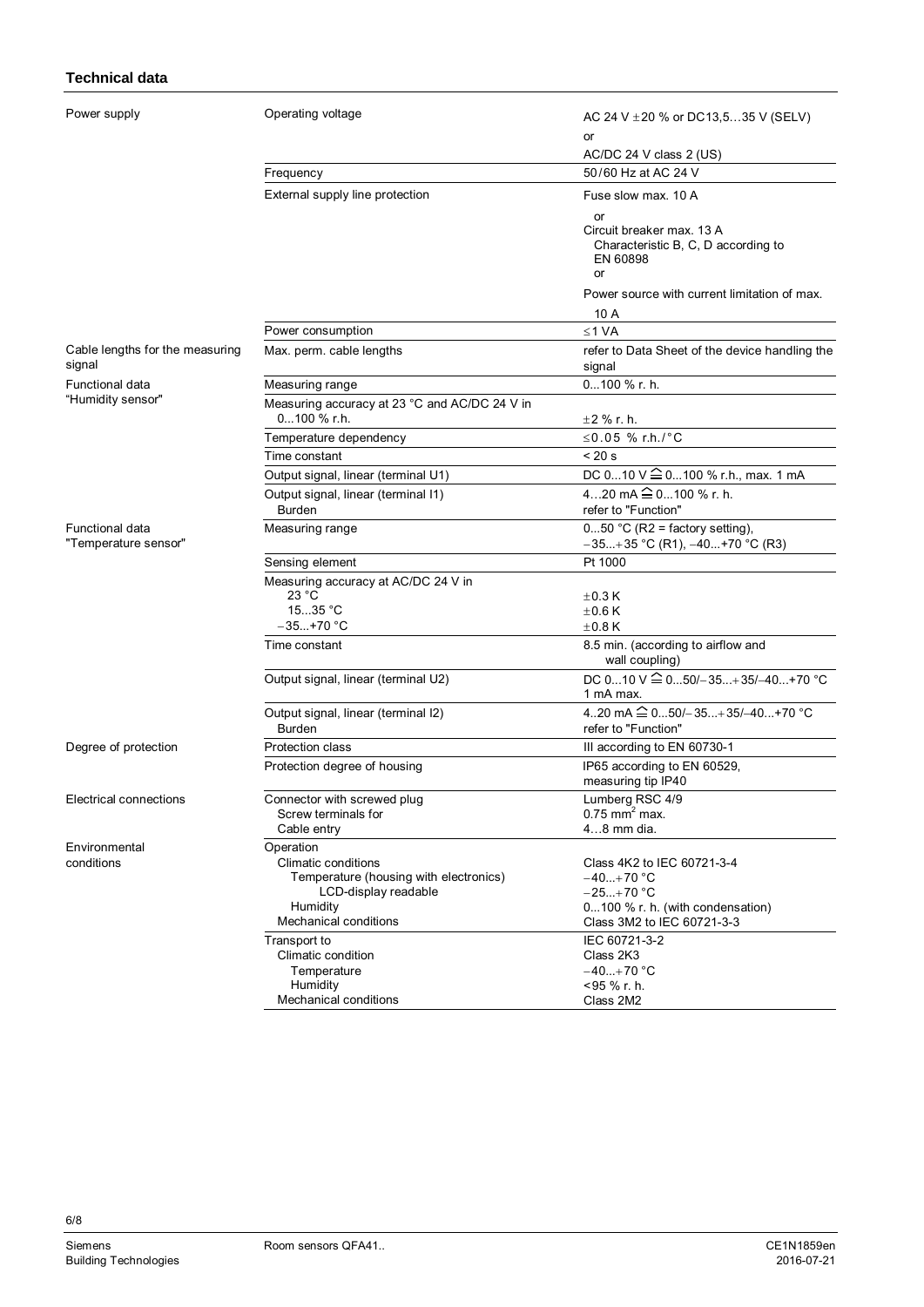| Materials and colors     | Base                                                                                                                             | polycarbonate, RAL 7001 (silver-grey)       |  |
|--------------------------|----------------------------------------------------------------------------------------------------------------------------------|---------------------------------------------|--|
|                          | Housing cover                                                                                                                    | polycarbonate, RAL 7035 (light-grey)        |  |
|                          | Measuring tip                                                                                                                    | polycarbonate, RAL 7001 (silver-grey)       |  |
|                          | Filter cap                                                                                                                       | polycarbonate, RAL 7001 (silver-grey)       |  |
|                          | Circular connector                                                                                                               |                                             |  |
|                          | Connector with screwed plug                                                                                                      | Lumberg RSC 4/9                             |  |
|                          | Contact carrier and body                                                                                                         | PA, black                                   |  |
|                          | Knurled nut and contact                                                                                                          | CuZn, nickel-plated                         |  |
|                          | Coupling piece                                                                                                                   | Lumberg RKFM 4/0.5 M                        |  |
|                          | Contact carrier                                                                                                                  | <b>TPU</b>                                  |  |
|                          | Casing and contact                                                                                                               | CuZn, nickel-plated                         |  |
|                          | Sensor (entirely)                                                                                                                | silicon-free                                |  |
|                          | Packaging                                                                                                                        | corrugated cardboard                        |  |
| Directives and Standards | Product standard                                                                                                                 | EN 60730-1                                  |  |
|                          |                                                                                                                                  | Automatic electrical controls for household |  |
|                          |                                                                                                                                  | and similar use                             |  |
|                          | EU Conformity (CE)                                                                                                               | CE1T1859xx <sup>*)</sup>                    |  |
|                          | <b>RCM Conformity</b>                                                                                                            | CE1T1961en C1*)                             |  |
|                          | UL<br>UL 873, http://ul.com/database                                                                                             |                                             |  |
| Environmental            | The product environmental declaration CE1E1858 <sup><math>^{\circ}</math></sup> contains data on environmentally compatible pro- |                                             |  |
| compatibility            | duct design and assessments (RoHS compliance, materials composition, packaging, environmental                                    |                                             |  |
|                          | benefit, disposal).                                                                                                              |                                             |  |
| Weight                   | Incl. packaging                                                                                                                  |                                             |  |
|                          | Without LCD-display                                                                                                              | 0.196 kg                                    |  |
|                          | With LCD-display                                                                                                                 | $0.221$ kg                                  |  |
|                          | AQF3153                                                                                                                          | $0.066$ kg                                  |  |
|                          | AQF4150                                                                                                                          | $0.050$ kg                                  |  |

\*) The documents can be downloaded from [http://siemens.com/bt/download.](http://siemens.com/bt/download)